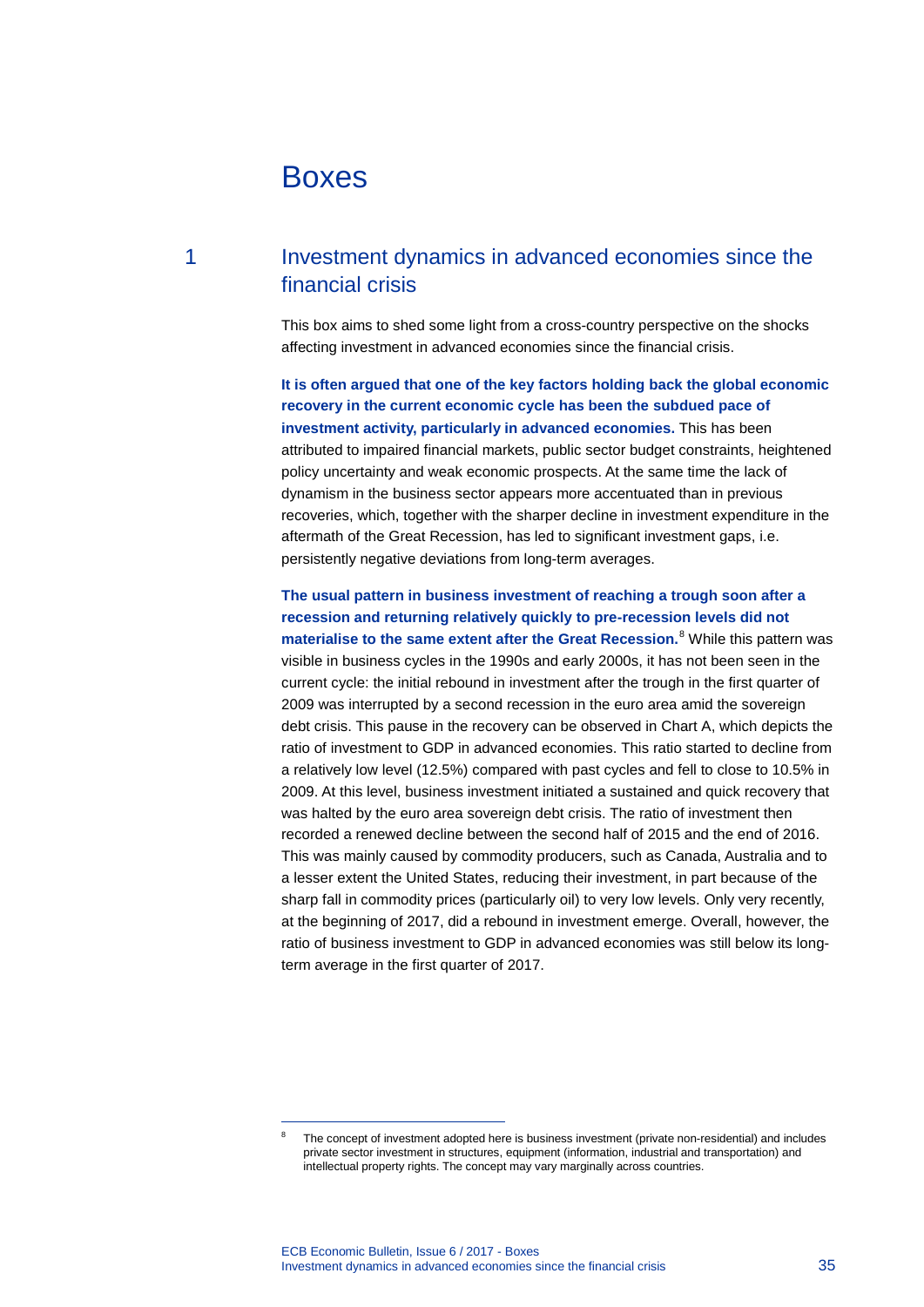#### **Chart A**

<span id="page-1-0"></span>-



Investment-to-GDP ratio in advanced economies

Source: ECB staff calculations based on data from Haver Analytics.

Notes: The sample of advanced economies includes: Australia, Canada, the euro area, Japan, New Zealand, Sweden, Switzerland, the United Kingdom and the United States. The aggregate is a weighted average of business investment ratios across countries, using GDP-purchasing power parity time-varying weights. Shaded areas refer to a combined indicator for the periods of recession in the<br>euro area (Centre for Economic Policy Research) and the United States (National Bureau for Ec observation is for the first quarter of 2017.

**Four factors have commonly been considered as potential drivers of investment at a macroeconomic level, namely demand expectations, financial conditions, uncertainty and supply shocks.** [9](#page-1-0) Since the financial crisis these factors have been central to the debate on investment, from both a theoretical and an empirical perspective. Tight financial conditions and negative demand shocks are seen as detrimental to business investment.<sup>[10](#page-1-1)</sup> In particular, weakening economic prospects globally are expected to lead to a decline in the returns on investment, thereby dampening the formation of new capital and delaying the replacement of old capital. Uncertainty shocks may also have persistently negative effects on business investment.<sup>[11](#page-1-2)</sup> Finally, unexpected negative supply shocks, such as the fall in labour productivity across countries, could diminish future profit expectations and lead to a decline in investment activity.

**The patterns of investment following the various shocks considered are empirically confirmed by impulse response functions.** Based on the model used, the main findings are that uncertainty shocks have a persistently hump-shaped negative effect on the business investment-to-GDP ratio;<sup>[12](#page-1-3)</sup> deteriorating expected demand and increasing financial constraints lower investment spending; and higher

A Bayesian panel vector autoregressive model is used, allowing for cross-country heterogeneity, and estimated for Canada, Japan, the United Kingdom and the United States. Variables include uncertainty, measured by the dispersion of growth expectations among professional forecasters; financial conditions, financial condition indices based on short-term and long-term interest rates, and equity prices; expected growth; and price developments. Structural shock identification is achieved by means of zero, sign and magnitude restrictions.

<span id="page-1-1"></span><sup>&</sup>lt;sup>10</sup> As uncertainty and financial variables are highly correlated, relative magnitude restrictions are used to identify structurally meaningful shocks.

<span id="page-1-2"></span><sup>&</sup>lt;sup>11</sup> For a more in-depth analysis of the effects on business investment in relation to the United States, see Bloom, N., "The impact of uncertainty shocks", *Econometrica*, Vol. 77, 2009.

<span id="page-1-3"></span> $12$  This empirical finding is in line with available single country estimates and economic theory.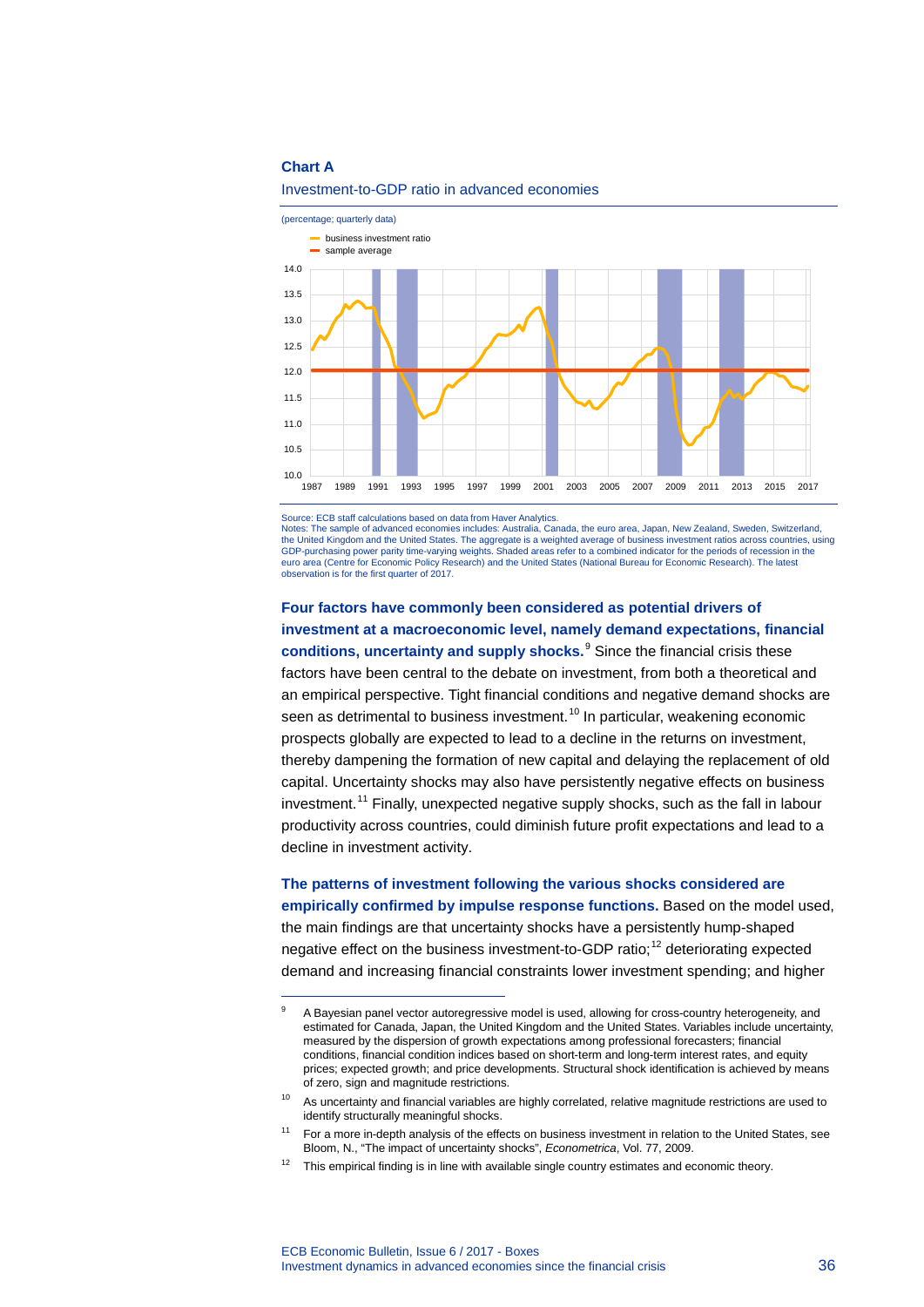productivity continuously raises business investment. Across countries, demand factors have been the most important driver of investment, accounting for more than half of the variance in the United States, the United Kingdom and Japan, whereas in Canada it was only about 40% (after 16 quarters). The second most relevant determinant is supply factors (in the United States and the United Kingdom), uncertainty (Canada) and financial factors (Japan).

**During the Great Recession adverse demand factors were clearly the main driver of the downturn in business investment in the sample of countries analysed; however, in the post-crisis period, developments across countries have been more heterogeneous (see Chart B).**[13](#page-2-0) By 2012 US investment ratios had returned to their trend, and fluctuated around that level thereafter. The model indicates that receding negative demand, declining uncertainty and favourable financial conditions contributed to the recovery. In 2015, however, investment weakened again, partly owing to the fall in oil prices and its strong impact on investment in the US shale oil industry. In Japan, the recovery was mainly driven by more positive financial conditions, linked to monetary easing, and less negative demand expectations. In Canada, on the other hand, the investment ratio recovered quickly after the Great Recession and moved above trend levels until the second half of 2014. The model suggests that business investment was buoyed by positive demand prospects, low uncertainty and accommodative financial conditions, supported by strong commodity price developments. The fall in commodity prices in 2015 led to a sharp fall in business investment, which was later accentuated by a rise in uncertainty and tighter financial conditions. By contrast, the investment ratio in the United Kingdom mostly remained below its long-term levels. The model suggests that both negative demand and supply shocks more than offset the somewhat favourable financial conditions and the support provided by an environment of low uncertainty. More recently, in the second half of 2016, increased uncertainty following the outcome of the United Kingdom's referendum on membership of the European Union brought the investment ratio down. At the start of 2017 investment ratios were around trend levels in the United States and the United Kingdom, and above trend in Japan, while in Canada the investment gap was negative.

**Extending the analysis to the euro area confirms the role of demand factors as the main driver of the downturn in business investment following the financial crisis.** However, in contrast to other advanced economies, the recovery in the investment ratio came to a halt when the sovereign debt crisis intensified. This led to renewed negative and persistent demand shocks, together with negative economic uncertainty and financial shocks until early 2015. By early 2017, the euro area investment ratio was slightly above trend levels, pushed by favourable financial conditions and subdued uncertainty.

-

<span id="page-2-0"></span> $13$  Results are robust to different measures of uncertainty (economic policy uncertainty), demand and financial factors (including survey measures and activity indicators) and price measures (producer prices).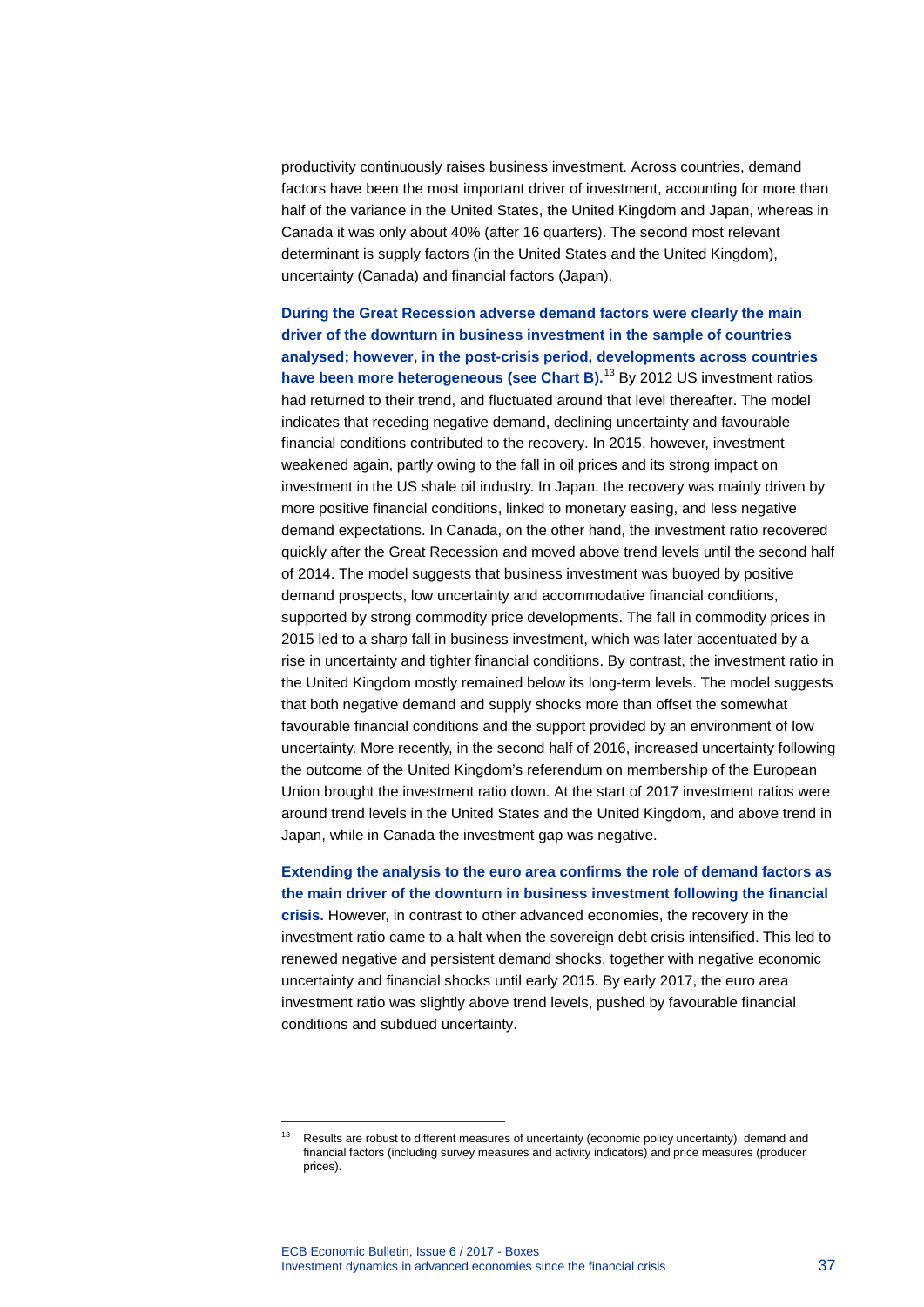#### **Chart B**

Historical decomposition of investment-to-GDP ratio



(percentage and contributions; deviation from trend; quarterly data)

Source: ECB staff calculations

Note: The latest observation is for the first quarter of 2017.

2007 2008 2009 2010 2011 2012 2013 2014 2015 2016 2017

**Looking forward, the overall improvement in business confidence recorded in the past few months, together with a more positive global outlook, should support the recovery of business investment in advanced economies.** In addition, indicators measuring uncertainty, such as the dispersion of growth